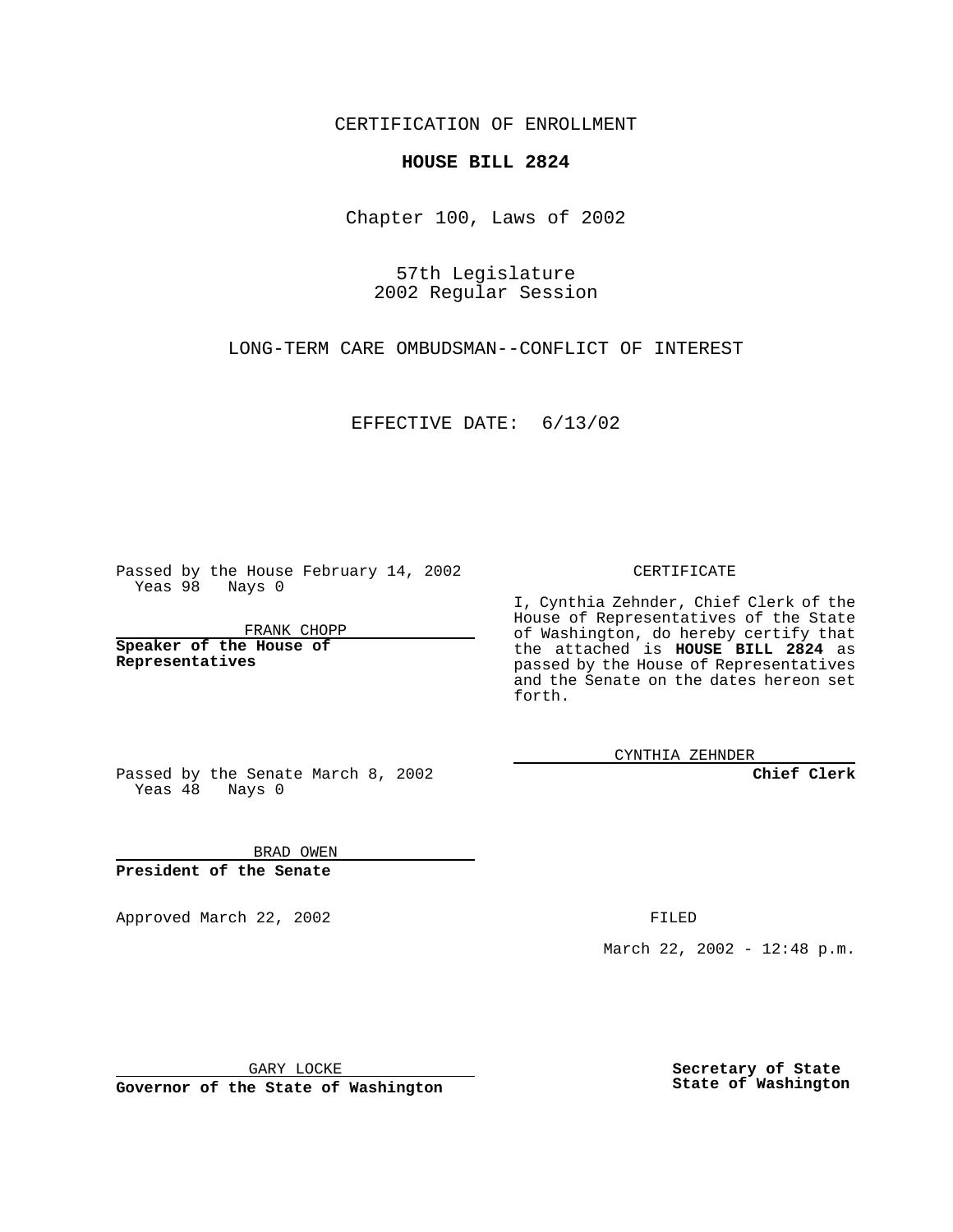## **HOUSE BILL 2824** \_\_\_\_\_\_\_\_\_\_\_\_\_\_\_\_\_\_\_\_\_\_\_\_\_\_\_\_\_\_\_\_\_\_\_\_\_\_\_\_\_\_\_\_\_\_\_

\_\_\_\_\_\_\_\_\_\_\_\_\_\_\_\_\_\_\_\_\_\_\_\_\_\_\_\_\_\_\_\_\_\_\_\_\_\_\_\_\_\_\_\_\_\_\_

Passed Legislature - 2002 Regular Session

**State of Washington 57th Legislature 2002 Regular Session By** Representatives Skinner and Edwards

Read first time 01/29/2002. Referred to Committee on Health Care.

1 AN ACT Relating to conflict of interest provisions for the long-2 term care ombudsman program; and amending RCW 43.190.040.

3 BE IT ENACTED BY THE LEGISLATURE OF THE STATE OF WASHINGTON:

4 **Sec. 1.** RCW 43.190.040 and 1983 c 290 s 4 are each amended to read 5 as follows:

6 (1) Any long-term care ombudsman authorized by this chapter or a 7 local governmental authority shall have training or experience or both 8 in the following areas:

9 (a) Gerontology, long-term care, or other related social services 10 programs.

11 (b) The legal system.

12 (c) Dispute or problem resolution techniques, including 13 investigation, mediation, and negotiation.

14 (2) A long-term care ombudsman shall not have been employed by or 15 participated in the management of any long-term care facility within 16 the past ((three years)) year.

17 (3) A long-term care ombudsman shall not have been employed in a 18 governmental position with direct involvement in the licensing,